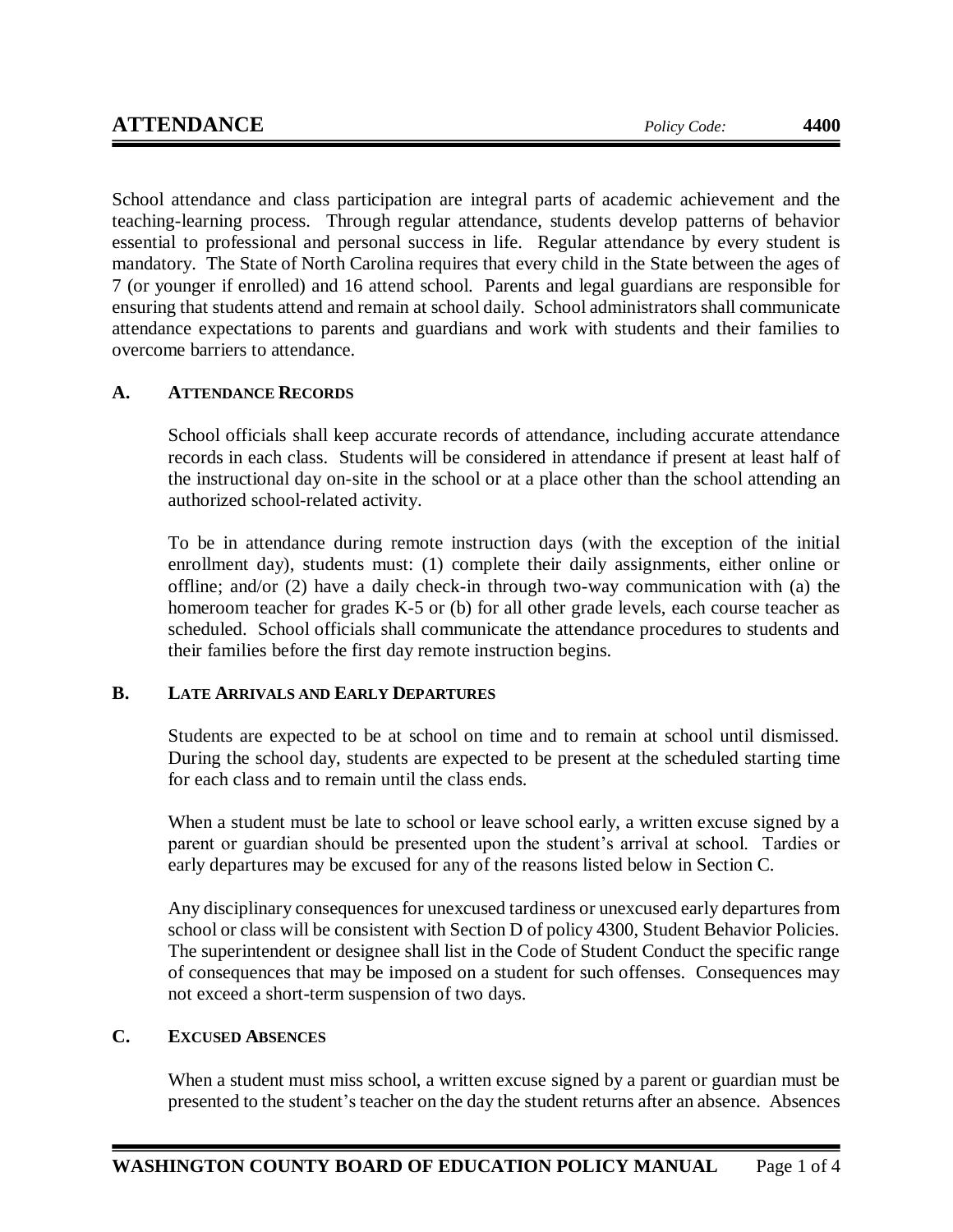due to extended illnesses may also require a statement from a health care practitioner. An absence may be excused for any of the following reasons:

- 1. personal illness or injury that makes the student physically unable to attend school;
- 2. isolation ordered by the local health officer or the State Board of Health or isolation or quarantine that is a required state or local control measure;
- 3. death in the immediate family;
- 4. medical or dental appointment;
- 5. attendance at the proceedings of a court or administrative tribunal if the student is party to the action or under subpoena as a witness;
- 6. a minimum of two days each academic year for observance of an event required or suggested by the religion of the student or the student's parent or legal guardian;
- 7. participation in a valid educational opportunity, such as travel or service as a legislative or Governor's page, with prior approval from the principal;
- 8. pregnancy and related conditions or parenting, when medically necessary; or
- 9. a minimum of two days each academic year for visitation with the student's parent or legal guardian if the student is not identified as at risk of academic failure because of unexcused absences and the student's parent or legal guardian (a) is an active duty member of the uniformed services as defined by policy 4050, Children of Military Families, and (b) has been called to duty for, is on leave from, or has immediately returned from deployment to a combat zone or combat support posting.; or
- 10. any other reason as approved by the board in a board resolution.

## **D. SCHOOL-RELATED ACTIVITIES**

While recognizing the importance of classroom learning, the board also acknowledges that out-of-classroom, school-related activities can provide students with valuable experiences not available in the classroom setting. The following school-related activities will not be counted as absences from either class or school:

- 1. field trips sponsored by the school;
- 2. job shadows and other work-based learning opportunities, as described in G.S. 115C-47(34a);
- 3. school-initiated and -scheduled activities;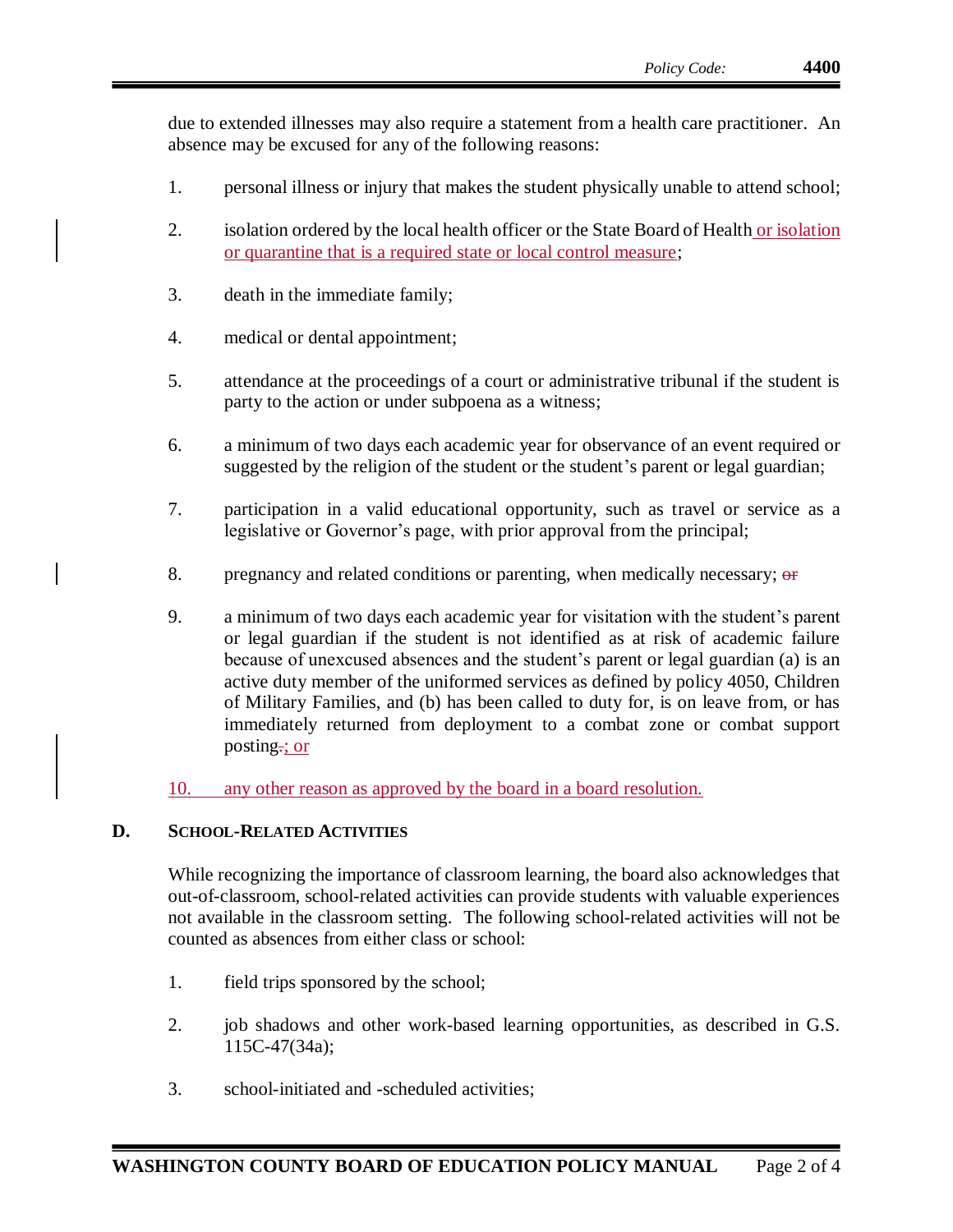- 4. athletic events that require early dismissal from school; and
- 5. Career and Technical Education student organization activities approved in advance by the principal.

In addition, students participating in disciplinary techniques categorized as in-school suspension will not be counted as absent.

#### **E. MAKEUP WORK**

In the case of excused absences, short-term out-of-school suspensions, and absences under G.S. 130A-440 (for failure to submit a school health assessment form within 30 days of entering school), the student will be permitted to make up his or her missed work. (See also policies 4110, Immunization and Health Requirements for School Admission, and 4351, Short-Term Suspension.) Assignments missed due to participation in school-related activities also are eligible for makeup by the student. The teacher shall determine when work is to be made up. The student is responsible for finding out what assignments are due and completing them within the specified time period.

#### **F. UNEXCUSED ABSENCES**

The principal shall notify parents and take all other steps required by G.S. 115C-378 for excessive, unexcused absences.

Any school disciplinary consequences for unexcused absences will be consistent with Section D of policy 4300, Student Behavior Policies. The superintendent or designee shall list in the Code of Student Conduct the specific range of consequences that may be imposed on a student for such offenses. Consequences may not exceed a short-term suspension of two days.

### **G. CHRONIC ABSENTEEISM**

Because class attendance and participation are critical elements of the educational process, any absences, whether excused or unexcused, can have a negative impact on a student's academic achievement. Regular attendance must be prioritized within each school and encouraged throughout the community. School administrators shall monitor and analyze attendance data to develop and implement strategies for reducing chronic absenteeism. Such strategies should involve engaging students and parents, recognizing good and improved attendance, providing early outreach to families of students missing school, and identifying and addressing barriers to attendance.

#### **H. SPECIAL CIRCUMSTANCES**

1. Students with Chronic Health Problems